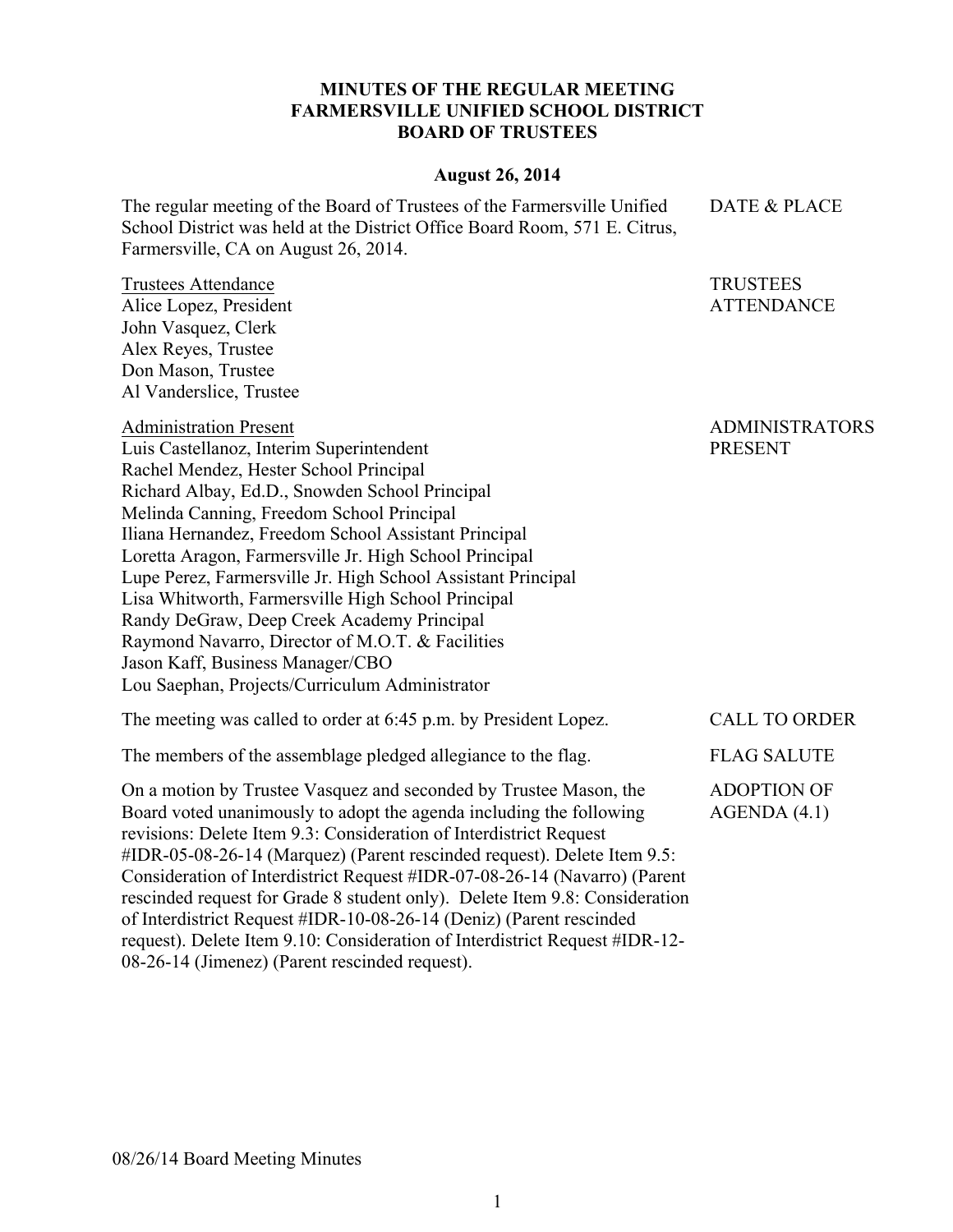| The Board adjourned to closed session at 6:46 p.m. to discuss: Government<br>Code sections 54957.6, 3549.1:<br>Conference with Labor Negotiators                                                                                            | <b>CLOSED SESSION</b><br>(20.1)                                                                                                                                 |
|---------------------------------------------------------------------------------------------------------------------------------------------------------------------------------------------------------------------------------------------|-----------------------------------------------------------------------------------------------------------------------------------------------------------------|
| Designated Representative: Alice Lopez, Board President Unrepresented<br>Employee: Superintendent; and<br>Government Code sections 54957.6,                                                                                                 |                                                                                                                                                                 |
| 3549.1: Conference with Labor Negotiators Designated Representative:<br>Interim Superintendent Unrepresented Employee: Business Manager.                                                                                                    |                                                                                                                                                                 |
| The Board returned to open session at 7:04 p.m.                                                                                                                                                                                             | <b>OPEN SESSION</b>                                                                                                                                             |
| The Board did not take any action regarding Item 21.1: Government Code<br>sections 54957.6, 3549.1: Conference with Labor Negotiators Designated<br>Representative: Alice Lopez, Board President Unrepresented Employee:<br>Superintendent. | NO ACTION TAKEN<br><b>RE: ITEM 21.1</b>                                                                                                                         |
| The Board did not take any action regarding Item 21.2: Government Code<br>sections 54957.6, 3549.1: Conference with Labor Negotiators Designated<br>Representative: Interim Superintendent Unrepresented Employee: Business<br>Manager.     | NO ACTION TAKEN<br><b>RE: ITEM 21.2</b>                                                                                                                         |
| On a motion by Trustee Vasquez and seconded by Trustee Mason, the<br>Board voted unanimously to approve the personnel items as per the Board<br>transmittal form.                                                                           | <b>APPROVAL OF</b><br>PERSONNEL ITEMS<br>(13.1)                                                                                                                 |
| On a motion by Trustee Vasquez and seconded by Trustee Mason, the<br>Board voted unanimously to appoint Ofelia Ceja-Lariviere as the new<br>Superintendent and to approve the Superintendent Employment Agreement.                          | <b>APPROVAL TO</b><br><b>APPOINT NEW</b><br><b>SUPERINTENDENT &amp;</b><br><b>APPROVAL OF</b><br><b>SUPERINTENDENT</b><br><b>EMPLOYMENT</b><br>AGREEMENT (13.2) |
| The Board recessed at 7:09 p.m. for refreshments. The Board returned to<br>open session at 7:16 p.m.                                                                                                                                        | <b>RECESS</b>                                                                                                                                                   |
| On a motion by Trustee Vasquez and seconded by Trustee Mason, the<br>Board voted unanimously to approve the Business Manager Contract<br>Amendment on Step 4 retro to July 1, 2013, the same as all the other<br>employees received.        | <b>APPROVAL OF</b><br><b>BUSINESS</b><br><b>MANAGER</b><br><b>CONTRACT</b><br>AMENDMENT (13.3)                                                                  |
| On a motion by Trustee Vasquez and seconded by Trustee Mason, the<br>Board voted unanimously to approve the 2014-15 FUSD contract proposal<br>to CSEA.                                                                                      | <b>APPROVAL OF</b><br>2014-15 FUSD<br><b>CONTRACT</b><br>PROPOSAL TO CSEA<br>(13.4)                                                                             |
| On a motion by Trustee Vasquez and seconded by Trustee Reyes, the Board<br>voted unanimously to approve the regular Board meeting minutes for<br>August 12, 2014.                                                                           | <b>APPROVAL OF</b><br><b>REGULAR BOARD</b><br><b>MEETING MINUTES</b><br>FOR 08/12/14 (5.1)                                                                      |

08/26/14 Board Meeting Minutes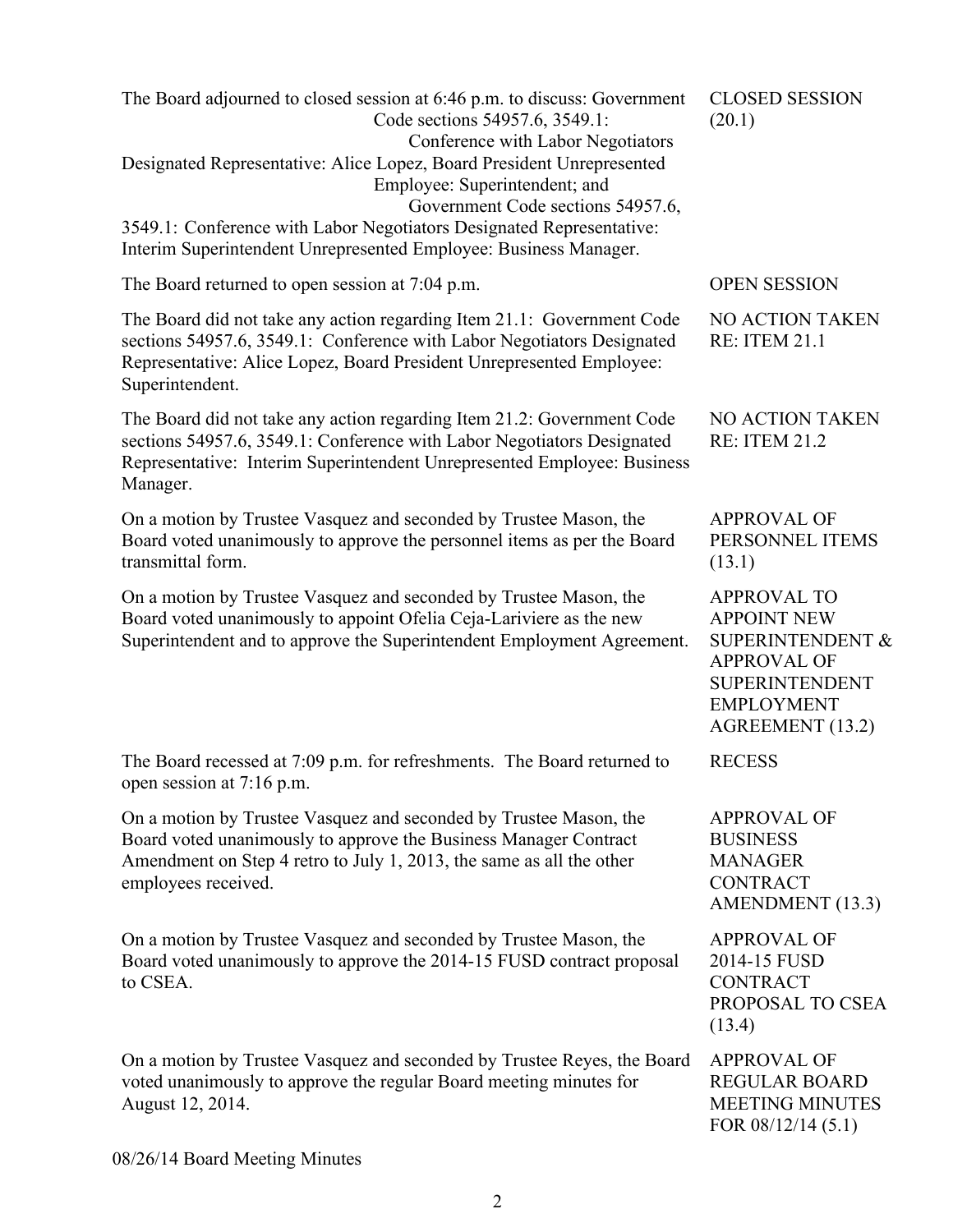On a motion by Trustee Vasquez and seconded by Trustee Reyes, the Board voted unanimously to approve the special Board meeting minutes for August 16, 2014. APPROVAL OF SPECIAL BOARD MEETING MINUTES FOR 08/16/14 (5.2) On a motion by Trustee Vasquez and seconded by Trustee Reyes, the Board voted unanimously to approve the special Board meeting minutes for August 18, 2014. APPROVAL OF SPECIAL BOARD MEETING MINUTES FOR 08/18/14 (5.3) On a motion by Trustee Vasquez and seconded by Trustee Mason, the Board voted unanimously to approve the released warrants dated: July 21, 2014 in the amount of \$8,743.00 July 31, 2014 in the amount of \$279,835.45 August 7, 2014 in the amount of \$189,029.03 August 7, 2014 in the amount of \$263,890.10 August 14, 2014 in the amount of \$196,925.55 APPROVAL OF RELEASED WARRANTS (5.4) No one in the audience made any public comments. PUBLIC COMMENTS (8.0) On a motion by Trustee Vasquez and seconded by Trustee Reyes, the Board voted unanimously to deny Interdistrict Request #IDR-03-08-26-14 (Camacho). DENIAL OF INTERDISTRICT REQUEST #IDR-03-08-26-14 (9.1) On a motion by Trustee Vasquez and seconded by Trustee Reyes, the Board voted unanimously to deny Interdistrict Request#IDR-04-08-26-14 (Campos). DENIAL OF INTERDISTRICT REQUEST #IDR-04-08-26-14 (9.2) On a motion by Trustee Reyes and seconded by Trustee Mason, the Board voted unanimously to deny Interdistrict Request #IDR-06-08-26-14 (Hernandez). DENIAL OF INTERDISTRICT REQUEST #IDR-06-08-26-14 (9.4) On a motion by Trustee Vasquez and seconded by Trustee Reyes and carried: (Ayes: Lopez, Vasquez, Reyes, Vanderslice; Noes: Mason; Absent: None), the Board approved Interdistrict Request #IDR-07-08-26-14 (Navarro - Grade 2) for one year only. APPROVAL OF INTERDISTRICT REQUEST #IDR-07-08-26-14 (9.5) On a motion by Trustee Reyes and seconded by Trustee Vasquez and carried: (Ayes: Vasquez, Reyes, Vanderslice; Noes: Lopez, Mason; Absent: None), the Board approved Interdistrict Request #IDR-08-08-26-14 (Ontiveros) for one year only. APPROVAL OF INTERDISTRICT REQUEST #IDR-08-08-26-14 (9.6) On a motion by Trustee Mason and seconded by Trustee Reyes, the Board voted unanimously to deny Interdistrict Request #IDR-09-08-26-14 (Peterson, Aré-Char). DENIAL OF INTERDISTRICT REQUEST #IDR-09-08-26-14 (9.7)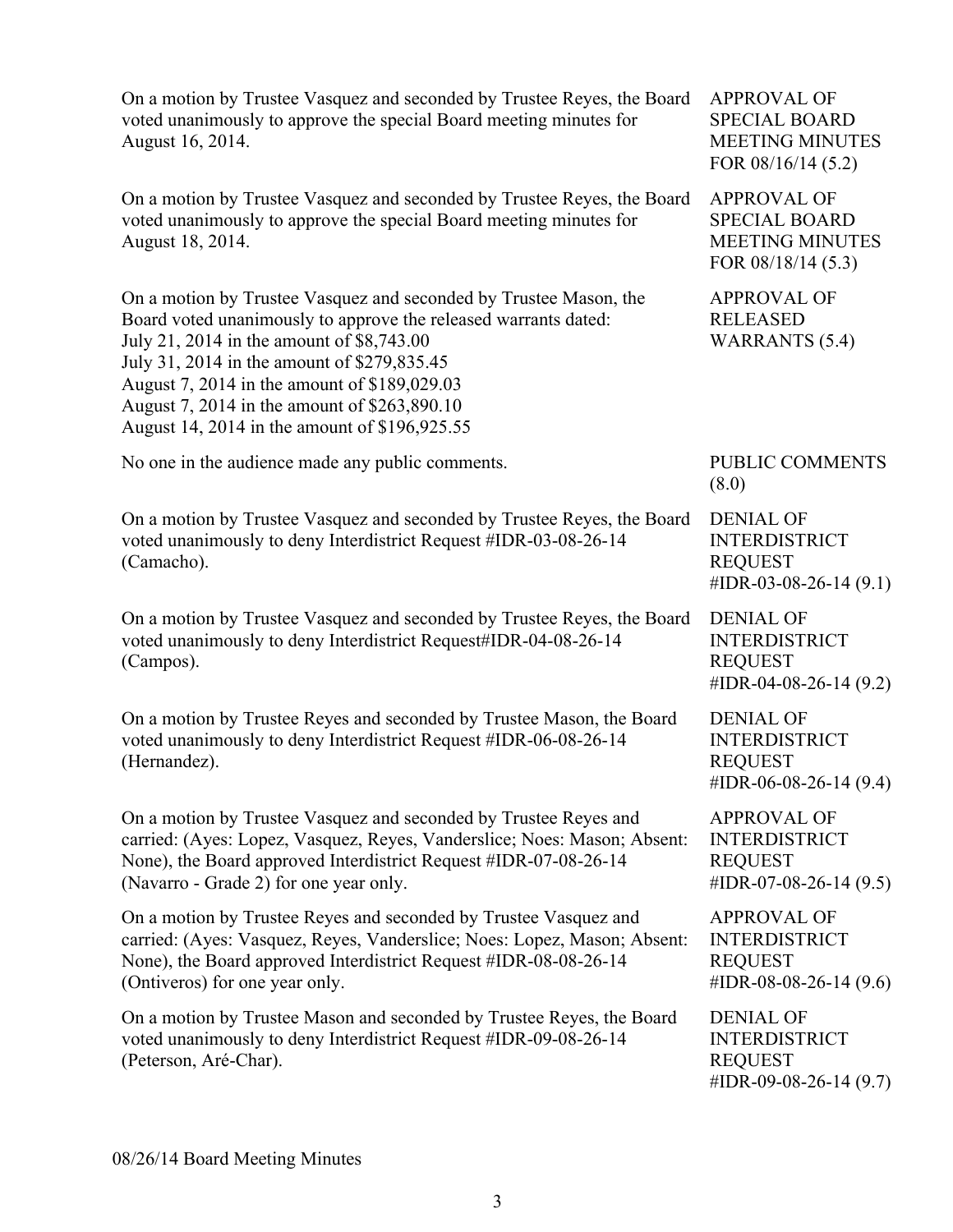On a motion by Trustee Vasquez and seconded by Trustee Reyes, the Board voted unanimously to deny Interdistrict Request #IDR-11-08-26-14 (Estrada).

On a motion by Trustee Vasquez and seconded by Trustee Reyes, the Board voted unanimously to approve signature revision to J.E. Hester Elementary School ASB Account. Remove: Terrence Keller, Maggie Rivas, Rachel Espinoza, Michelle Plantenberg. Add: Rachel Mendez, Kristy Setser, Beatrice Tripp.

On a motion by Trustee Vasquez and seconded by Trustee Reyes, the Board voted unanimously to approve the request for research at Farmersville Jr. High School by Elaine Barton, teacher.

On a motion by Trustee Vasquez and seconded by Trustee Reyes, the Board voted unanimously to approve the Eagle Software Users' Conference on October 13-14, 2014 in Sacramento, CA and March 9-10, 2014 in Ontario, CA.

On a motion by Trustee Reyes and seconded by Trustee Mason, the Board voted unanimously to approve the Board member donation: \$800.00 from Trustee Vasquez' conference budget to FHS Aztec Football program.

Consideration was given to items that the Governing Board wished to have placed on the agenda for the next meeting.

On a motion by Trustee Vasquez seconded by Trustee Mason, the Board voted unanimously to approve the increase Certificated Substitute rate to \$125.00 per day.

On a motion by Trustee Reyes and seconded by Trustee Vasquez, the Board voted unanimously to approve the Final 2013-2014 Budget Revision.

0n a motion by Trustee Reyes and seconded by Trustee Mason, the Board voted unanimously to approve the agreement with American Ambulance of Visalia (for football games).

Future regular board meetings will be held on September 9, 2014 and September 23, 2014. Trustee Reyes stated he would not be available to attend the meeting on September 23, 2014.

The Board adjourned to closed session at 7:42 p.m. to discuss: Public Employee: Discipline/Dismissal/Release (Gov. Code §54957).

08/26/14 Board Meeting Minutes The Board returned to open session at 7:47 p.m. OPEN SESSION

DENIAL OF INTERDISTRICT REQUEST #IDR-11-08-26-14 (9.9)

APPROVAL OF SIGNATURE REVISION TO J.E. HESTER ASB ACCOUNT (10.1)

REQUEST FOR RESEARCH APPROVAL (10.2)

APPROVAL OF EAGLE SOFTWARE USER'S CONFERENCE (12.1)

APPROVAL OF BOARD MEMBER DONATION (14.1)

CONSIDERATION OF ITEMS FOR NEXT MEETING (14.2)

APPROVAL TO INCREASE CERTIFICATED SUBSTITUTE RATE (15.1)

APPROVAL OF FINAL 2013-2014 BUDGET REVISION  $(15.2)$ 

APPROVAL OF AGREEMENT WITH AMERICAN AMBULANCE OF VISALIA (15.3)

FUTURE MEETING DATES (17.1)

CLOSED SESSION  $(20.0)$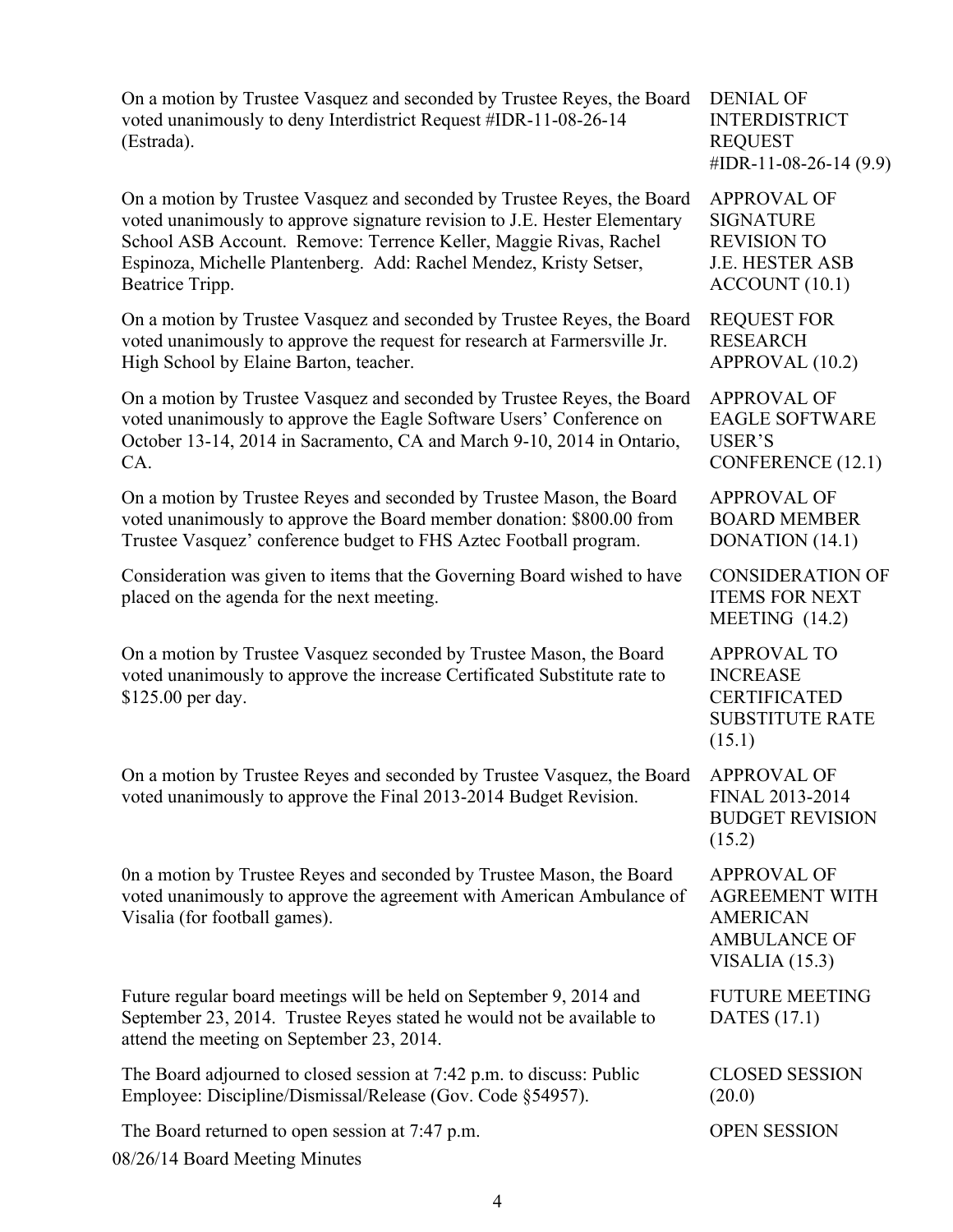The Board did not take any action regarding Item 21.3: Public Employee Discipline/Dismissal/Release (Gov. Code 54957).

NO ACTION TAKEN RE: ITEM 21.3